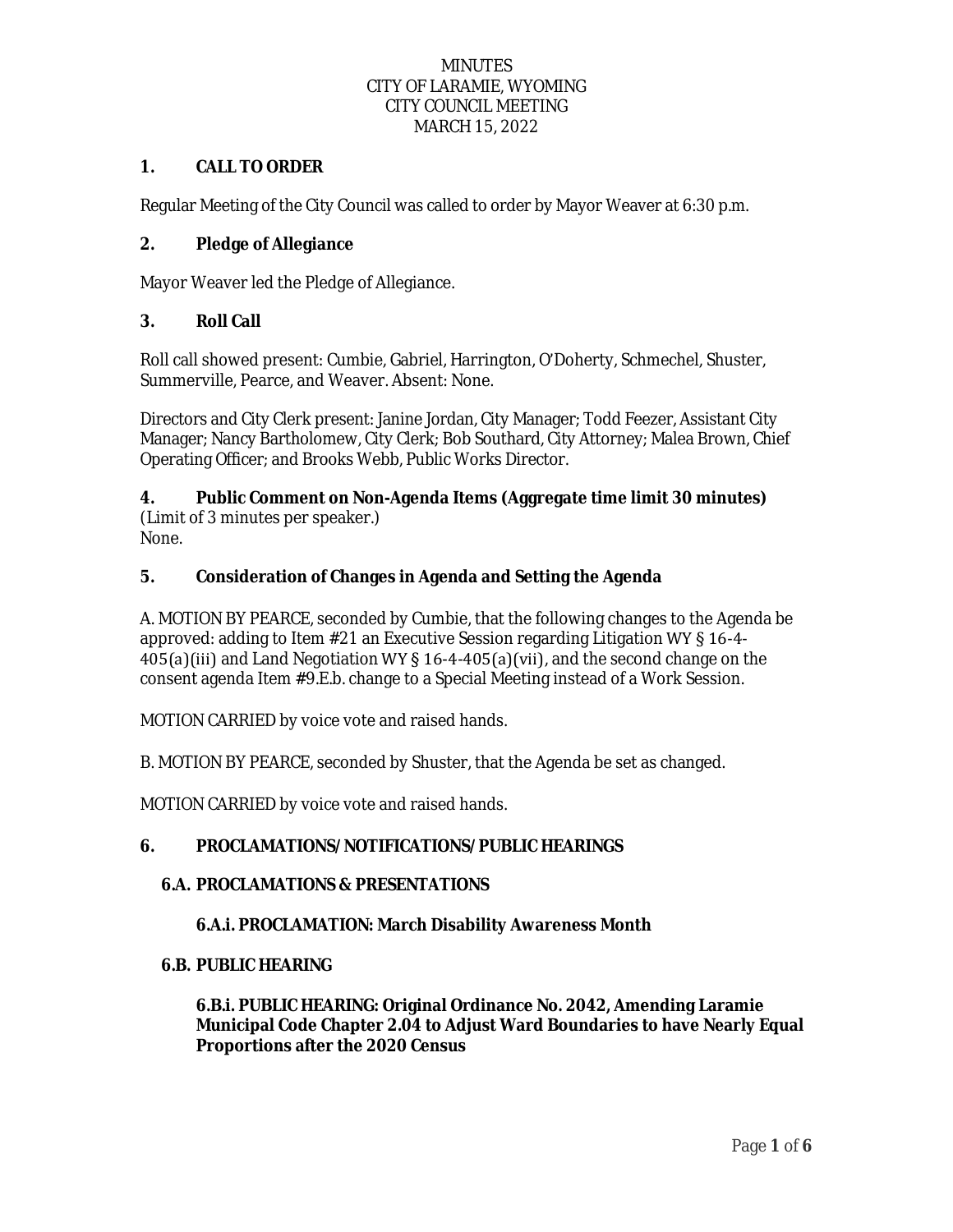#### **6.C. ANNOUNCEMENTS**

Jordan- Laramie Community Cleanup Days. Jordan- Landfill vouchers will begin soon.

#### **6.C.i. Monthly Staff Recognition**

**o** Caleb Duff (Solid Waste Division)

### **7. Disclosures by City Council Members**

None.

#### **8. Approval of Consent Agenda**

Items listed on the Consent Agenda are considered to be routine and will be enacted by one motion in the form listed below. There will be no separate discussion of these items unless a Councilor or citizen so requests, in which case the item will be removed from the Consent Agenda and will be considered on the Regular Agenda.

MOTION BY PEARCE, seconded by Harrington, that the Consent Agenda be approved and that each specific action on the Consent Agenda be approved as indicated.

Councilor Summerville left at 6:48 pm.

Roll call showed Aye: Cumbie, Gabriel, Harrington, O'Doherty, Schmechel, Shuster, Pearce, and Weaver. Nay: None. Absent: Summerville. MOTION CARRIED.

### **9. CONSENT AGENDA**

#### **9.A. MINUTES: City Council Meeting Minutes from March 1 and March 8, 2022 Action:**

that Council approve the Minutes of the following City Council meetings: the Regular Meeting of March 1, 2022 and the Special Meeting of March 8, 2022, and have them placed on file for public inspection.

### **9.B. CEMETERY DEEDS: Cemetery Deeds for March 1-15, 2022 Action:**

that the Cemetery Deeds for March 1-15, 2022 be accepted, and the Mayor and City Clerk be authorized to sign and have them recorded in the Office of the County Clerk.

#### **9.C. FINAL PLAT: Coughlin Pole Mountain 3rd Addition, 12th Filing Final Plat Action:**

to approve Coughlin Pole Mountain 3rd Addition, 12th Filing Final Plat, based on findings of fact and conclusions of law, acknowledge receipt of the financial security and the Subdivision Security and Improvement Deferral Acknowledgment form; and authorize the Mayor and Clerk to sign the plat.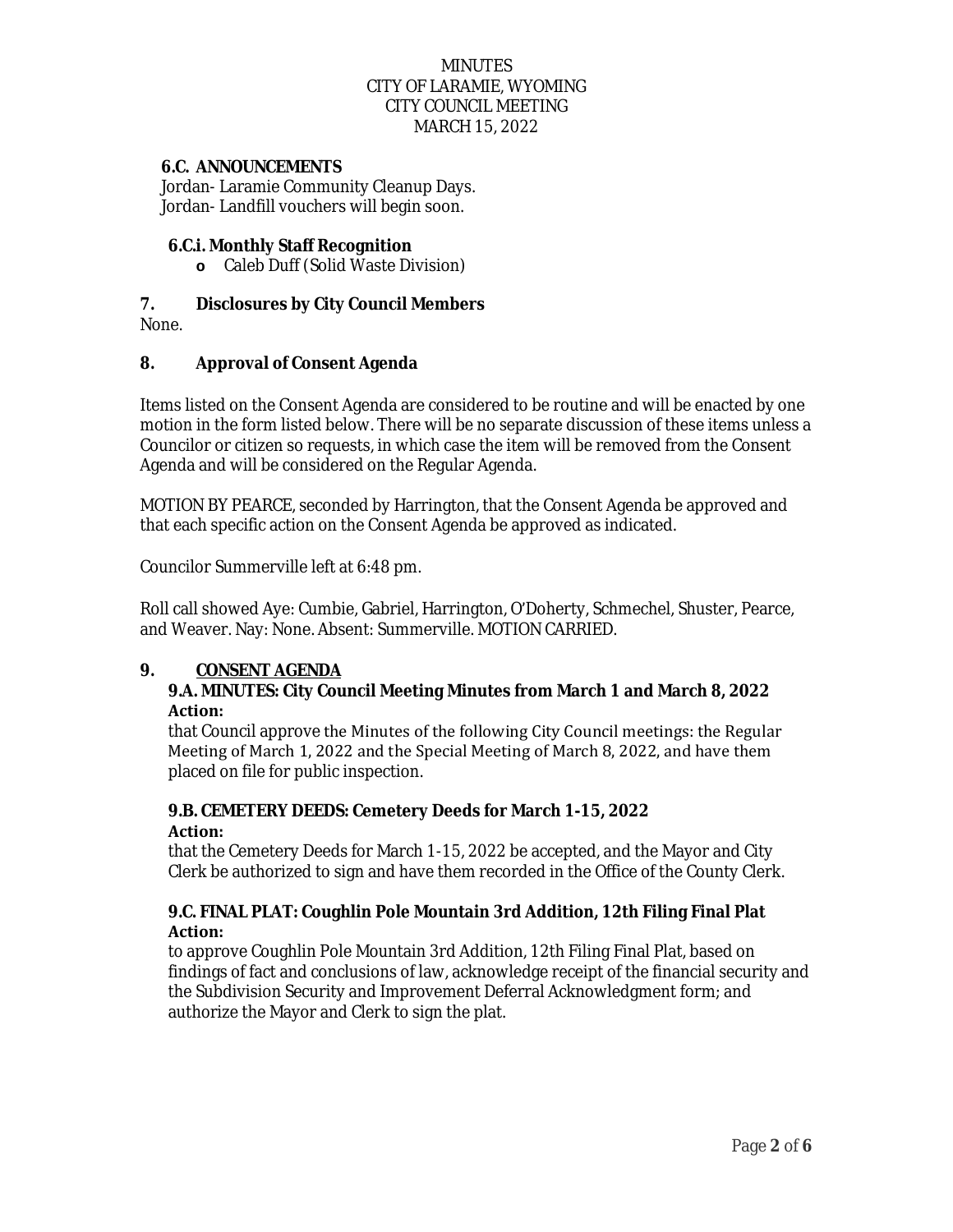# **9.D. RESOLUTION: Resolution 2022-19, Appointing Two Members to the Laramie Advisory Commission on Disabilities**

### **Action:**

to approve Resolution 2022-19, appointing, Gabriela Sala and Brandon Newman to the Laramie Advisory Commission on Disabilities for a term expiring October 31, 2023, and authorize the Mayor and Clerk to sign.

## **9.E. SCHEDULE MEETINGS:**

# **Action:**

that Council schedule the following meeting(s):

a. March 22, 2022, 6:00 pm - SPECIAL MEETING: Original Ordinance No. 2042, Amending Laramie Municipal Code Chapter 2.04 to Adjust Ward Boundaries to have Nearly Equal Proportions after the 2020 Census

b. March 23, 2022, 6:00 pm - WORK SESSION SPECIAL MEETING: Recommendations of Ad Hoc Working Group for Police and Community

c. March 29, 2022, 6:00 pm - WORK SESSION: Economic Development Tools/ Tax Increment Financing Districts

# **10. REGULAR AGENDA**

# **11. Award of Bid for the 3rd Street Utility Rehabilitation – Phase 2 Project**

MOTION BY HARRINGTON, seconded by O'Doherty, to award the bid for the 3rd Street Utility Rehabilitation - Phase 2 Project, to Oftedal Construction Inc. of Casper, WY, in the amount of \$5,836,285.00 along with a contingency of \$583,628.00 for a total amount not to exceed \$6,419,913.00 and amend the Fiscal Year 2022 Water Fund Budget accordingly, and authorize the Mayor and City Clerk to sign.

Councilor Summerville rejoined at 6:53 pm.

Public Comment: Michael Sisneros.

Roll call showed Aye: Cumbie, Gabriel, Harrington, O'Doherty, Schmechel, Shuster, Summerville, Pearce, and Weaver. Nay: None. Absent: None. MOTION CARRIED.

#### **12. Amendment #1 to the Professional Services Agreement with WWC Engineering for Construction Services on the 3rd Street Utility Rehabilitation – Phase 2 Project**

MOTION BY SCHMECHEL, seconded by Shuster, to approve Amendment #1 to the Professional Services Agreement with WWC Engineering for Construction Services on the 3rd Street Utility Rehabilitation – Phase 2 Project in the amount of \$102,000.00 for a total contract amount not to exceed \$480,000.00 and amend the Fiscal Year 2022 Water Fund Budget accordingly, and authorize the Mayor and City Clerk to sign.

Public Comment: None.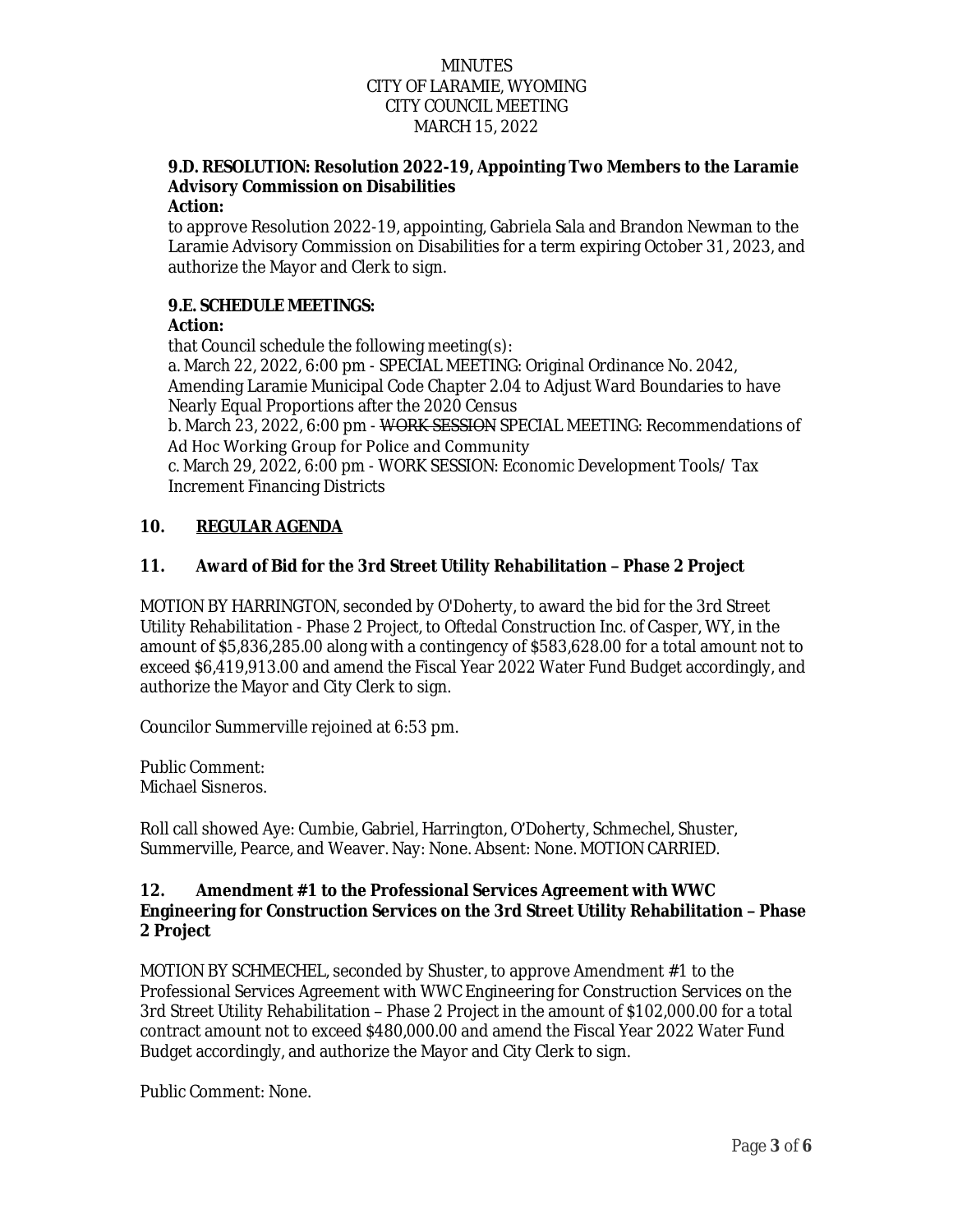Roll call showed Aye: Cumbie, Gabriel, Harrington, O'Doherty, Schmechel, Shuster, Summerville, Pearce, and Weaver. Nay: None. Absent: None. MOTION CARRIED.

## **13. Award of Bid for the Cedar Street Reconstruction Project**

MOTION BY SUMMERVILLE, seconded by Harrington, to award the bid for the Cedar Street Reconstruction project to Big Huhnks Excavation, Inc., Laramie, WY, in the amount of \$1,438,537.27 along with contingency of \$143,853.73 for a total amount not to exceed \$1,582,391.00 and amend the fiscal year 2022 SPT Budget accordingly, and authorize the Mayor and City Clerk to sign.

Public Comment: None.

Roll call showed Aye: Cumbie, Gabriel, Harrington, O'Doherty, Schmechel, Shuster, Summerville, Pearce, and Weaver. Nay: None. Absent: None. MOTION CARRIED.

#### **14. Amendment #1 to the Professional Services Agreement with Sunrise Engineering for Construction Services on the Cedar Street Reconstruction Project.**

MOTION BY HARRINGTON, seconded by Shuster, to approve Amendment #1 to the Professional Services Agreement with Sunrise Engineering for Construction Services on the Cedar Street Reconstruction Project in an amount of \$107,300.00, and authorize the Mayor and City Clerk to sign.

Public Comment: None.

Roll call showed Aye: Cumbie, Gabriel, Harrington, O'Doherty, Schmechel, Shuster, Summerville, Pearce, and Weaver. Nay: None. Absent: None. MOTION CARRIED.

### **15. Award of Professional Services Agreement for Design of the Street/Storm Reconstruction – Venture Drive Project**

MOTION BY SHUSTER, seconded by Pearce, to award the Professional Services Agreement for the design of the Street/Storm Reconstruction – Venture Drive Project, to Trihydro Corporation of Laramie, WY, in the amount of \$157,552.00 plus a contingency of \$15,755.00 for a total amount not to exceed \$173,307.00 and amend the fiscal year 2022 budget accordingly, and authorize the Mayor and City Clerk to sign.

Public Comment: None.

Roll call showed Aye: Cumbie, Gabriel, Harrington, O'Doherty, Schmechel, Shuster, Summerville, Pearce, and Weaver. Nay: None. Absent: None. MOTION CARRIED.

### **16. Original Ordinance No. 2042, Amending Laramie Municipal Code Chapter 2.04 to Adjust Ward Boundaries to have Nearly Equal Proportions after the 2020 Census**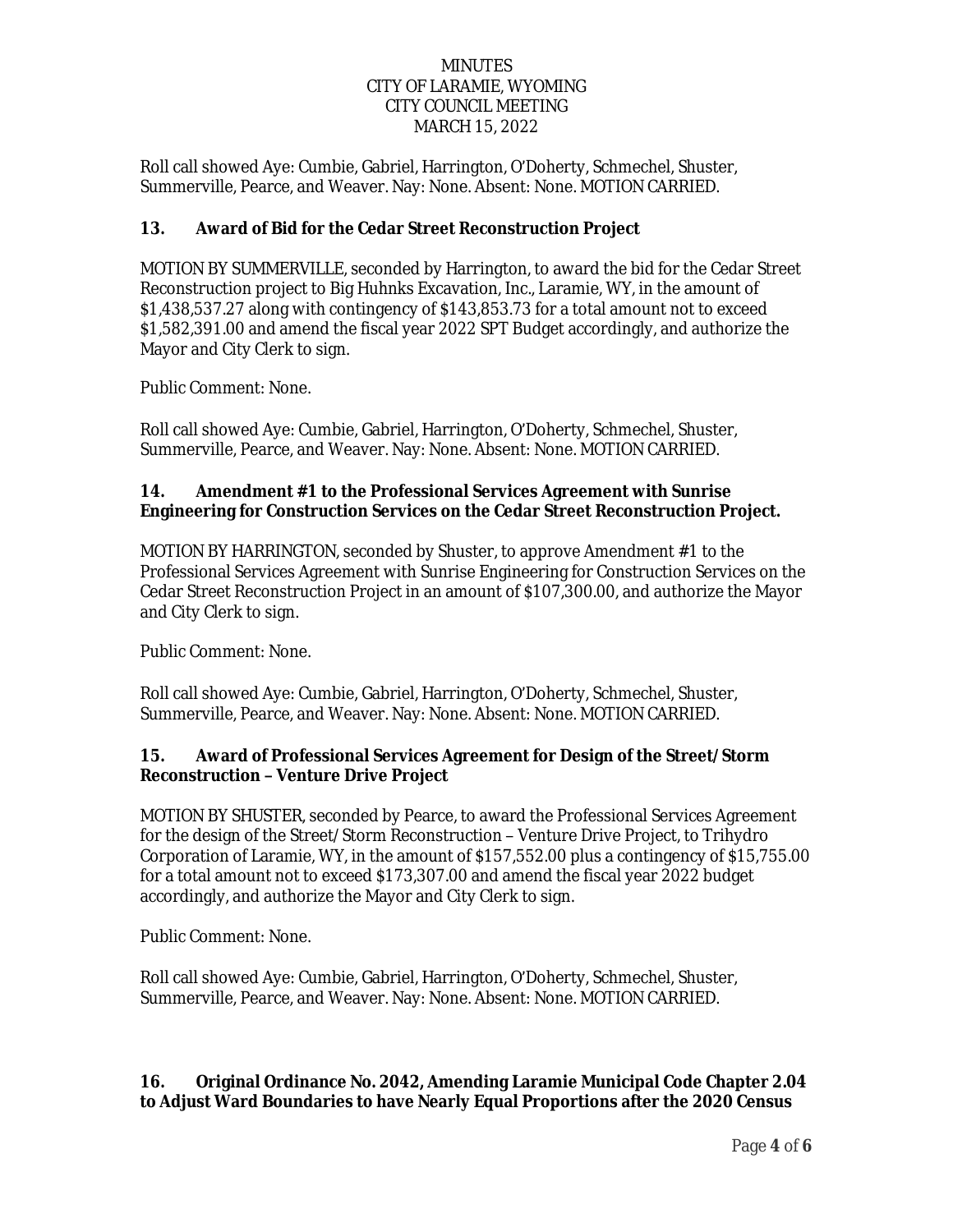Second Reading. (Introduced by O'Doherty)

MOTION BY GABRIEL, seconded by O'Doherty, to approve Original Ordinance No, 2042 on second reading, amending Laramie Municipal Code Chapter 2.04 to adjust Ward Boundaries to have nearly equal proportions after the 2020 Census.

MOTION BY SUMMERVILLE, seconded by Pearce, to amend by substitution Map "Prop 1b" replacing Map 2.1 as the ordinance reference for the ward boundaries.

Public Comment on amendment: None.

Roll call on amendment showed Aye: Cumbie, Schmechel, Summerville, Pearce, and Weaver. Nay: Gabriel, Harrington, O'Doherty, and Shuster. Absent: None. MOTION CARRIED.

Public Comment on main motion: Judy Snoke.

Roll call showed Aye: Cumbie, O'Doherty, Schmechel, Shuster, Summerville, Pearce, and Weaver. Nay: Gabriel and Harrington. Absent: None. MOTION CARRIED.

#### **17. Original Ordinance No. 2043, Amending Various Sections of Title 15.10 of Laramie Municipal Code regarding permitting Family Child Care Centers and Type 2 Child Care Homes**

Introduction and First Reading. (Introduced by Cumbie)

MOTION BY CUMBIE, seconded by Pearce, to approve Original Ordinance No. 2043, amending Table 15.10-1: Table of Allowed Uses and Chapter 15.10.020.D.5: Additional Standards for Specific Accessory Uses and Structures of Laramie Municipal Code, as recommended by the Planning Commission, on first reading, in accordance with findings of fact and conclusions of law.

Public Comment: None.

Roll call showed Aye: Cumbie, Gabriel, Harrington, O'Doherty, Schmechel, Shuster, Summerville, Pearce, and Weaver. Nay: None. Absent: None. MOTION CARRIED.

# **18. Original Ordinance No. 2044, Amending Various Sections of Title 15.10, 15.12 and 15.14 of Laramie Municipal Code regarding R1, LR and RR Zoning District's Dimensional Standards and Accessory Dwelling Units**

Introduction and First Reading. (Introduced by Pearce)

MOTION BY PEARCE, seconded by Harrington, to approve Original Ordinance No. 2044, amending sections of Title 15.10, 15.12 and 15.14 of Laramie Municipal Code, as recommended by the Planning Commission, on first reading, in accordance with findings of fact and conclusions of law.

Public Comment: Brett Glass,